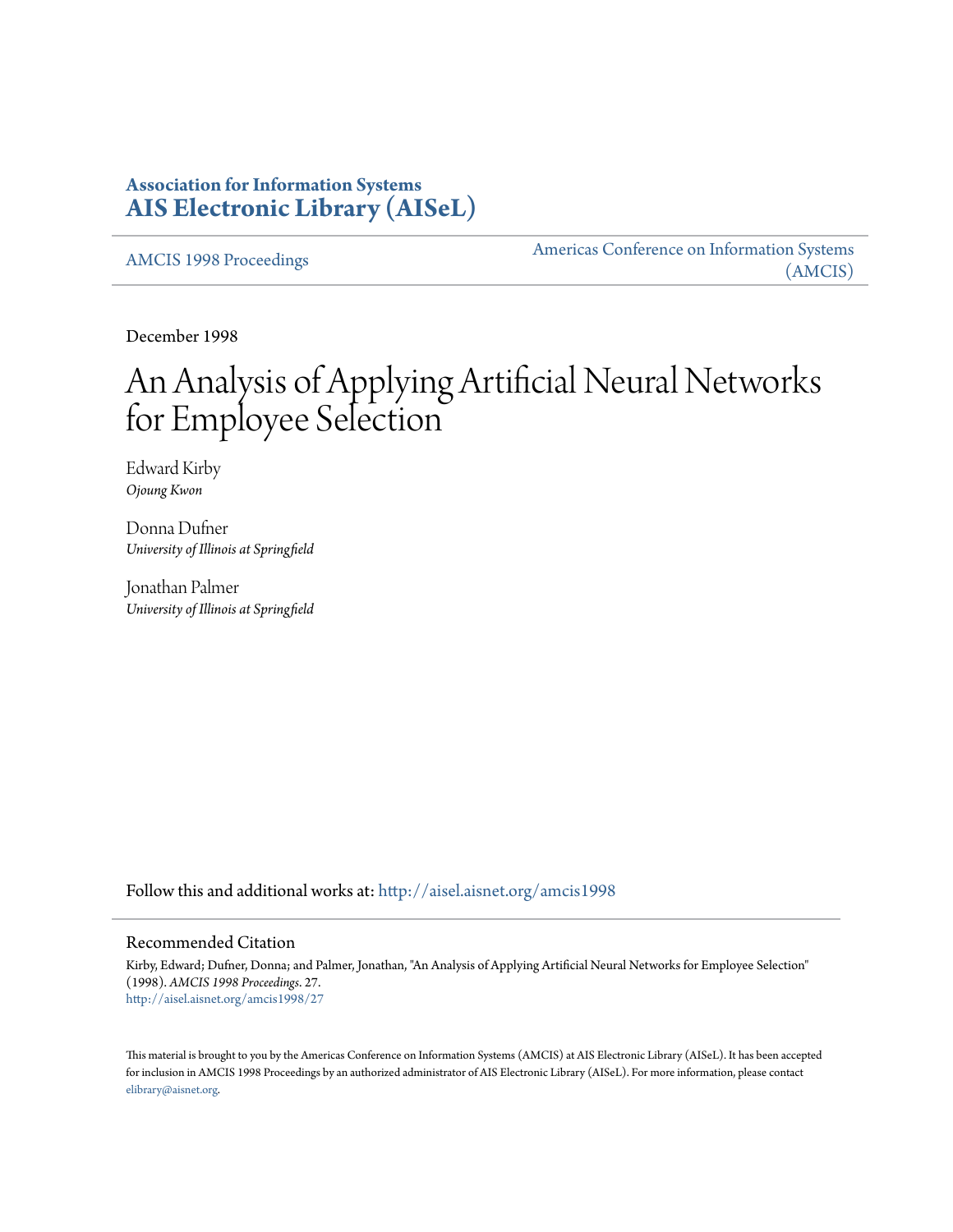# **An Analysis of Applying Artificial Neural Networks for Employee Selection**

**Edward J. Kirby Ojoung Kwon Donna Dufner**

Department of Management Information Systems School of Business and Management University of Illinois at Springfield

# **John Palmer**

Department of Business Administration School of Business and Management University of Illinois at Springfield

# **Abstract**

*This paper describes the research and development of an artificial neural network system as a decision aid for employee selection. The ability of the artificial neural network to recognize patterns even using noisy data for employee selection and performance evaluation suggests this framework has significant potential advantage over traditional statistical models, such as regression analysis. Further, the neural model eliminates several methodological problems associated with the use of multiple regression, including nonlinearity, incorrect function form specification, and heteroskedasticity*.

#### **Introduction**

Decisions relating to employee selection are among the most important a firm can make. Current business trends, such as downsizing, cannot lessen the importance of labor as a primary input for the firm.

Given the importance of labor as an input of production, the process for selecting the right employee for the right job is more important than ever before. The importance of employee selection can be further emphasized by pointing to the relatively high cost of labor, the relatively high cost of employee training, and an observed increase in the level of litigation that is evident when businesses terminate employees.

Neural networks have the potential to be used as decision aids for employee selection. These models have been shown to work relatively well in an environment characterized by complex, noisy, irrelevant, or incomplete data. These types of data typically reflect the data obtained during employee interviews and performance reviews. The objective of this paper is to describe the research and development of an artificial neural network for hiring and performance evaluation.

### **Current Employee Selection and Performance Appraisal Criteria**

Typically, employee selection consists of six interrelated steps. The steps include 1. job analysis, 2. task analysis, 3. determining minimal selection criteria 4. recruitment, 5. selection, and 6. validation of the selection techniques [9]. The relationships between selection criteria and job performance are then evaluated to determine the relative predictive value of the selection criteria.

Bryars and Rue [10] point out that the employee selection process requires a decision maker to distinguish between successful and unsuccessful job performance and to forecast future performance. The selection criteria include education, previous work experience, test scores, application data, interview results, and previous performance evaluations. For example, some characteristics might include interpersonal skills, intelligence, appropriate goals, motivation, and creativity. [14]

Selection criteria are expected to vary as a function of job description. For example, Puetz and Thomas suggest when hiring a new employee for a hospital four additional characteristics other than excellent clinical skills be considered such as interpersonal skills, intelligence, appropriate goals, motivation, and creativity. [14]

Due to the inconsistency, complexity, and diversity of predictors used in employee selection procedures, data are often complex noisy and incomplete. While other techniques such as the stochastic methods and deterministic optimization techniques are available to access relationships between predictors and criteria, the neural network model may work better because nonlinear relationships with multiple outcomes can be handled. [2]